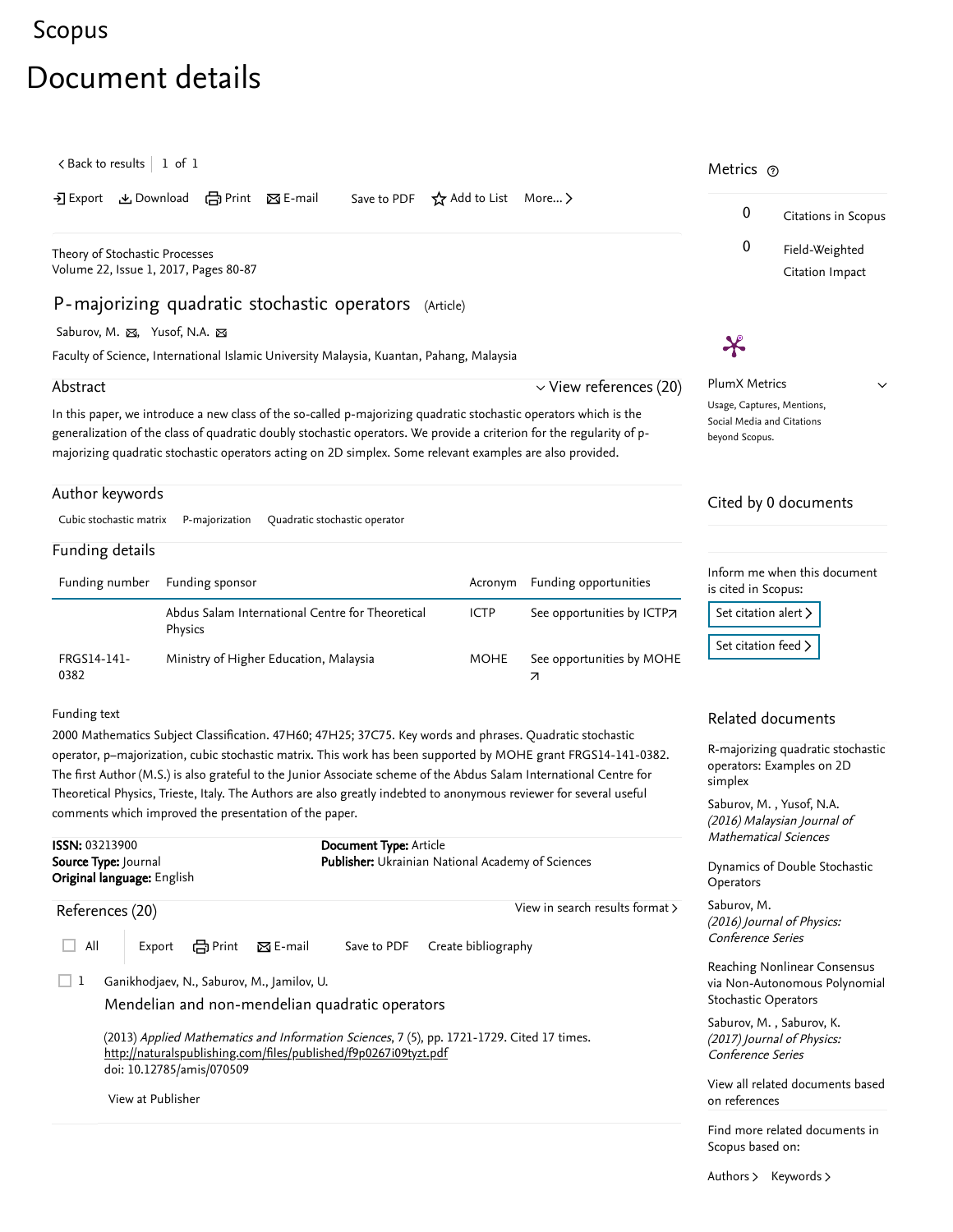| 2                          | Ganikhodzhaev, R.N.                                                                                                                                    |  |  |  |
|----------------------------|--------------------------------------------------------------------------------------------------------------------------------------------------------|--|--|--|
|                            | On the definition of bistochastic quadratic operators                                                                                                  |  |  |  |
|                            | (1993) Russian Mathematical Surveys, 48 (4), pp. 244-246. Cited 25 times.<br>doi: 10.1070/RM1993v048n04ABEH001058                                      |  |  |  |
|                            | View at Publisher                                                                                                                                      |  |  |  |
| $\perp$ 3                  | Ganikhodzhaev, R., Mukhamedov, F., Rozikov, U.                                                                                                         |  |  |  |
|                            | Quadratic stochastic operators and processes: Results and open problems                                                                                |  |  |  |
|                            | (2011) Infinite Dimensional Analysis, Quantum Probability and Related Topics, 14 (2), pp. 279-335. Cited 84<br>times.                                  |  |  |  |
|                            | doi: 10.1142/S0219025711004365                                                                                                                         |  |  |  |
|                            | View at Publisher                                                                                                                                      |  |  |  |
| ⊿ 4                        | Ganikhodzhaev, R., Mukhamedov, F., Saburov, M.                                                                                                         |  |  |  |
|                            | G-decompositions of matrices and related problems i                                                                                                    |  |  |  |
|                            | (2012) Linear Algebra and Its Applications, 436 (5), pp. 1344-1366. Cited 5 times.<br>doi: 10.1016/j.laa.2011.08.012                                   |  |  |  |
|                            | View at Publisher                                                                                                                                      |  |  |  |
| $\Box$ 5                   | Ganikhodjaev, R., Saburov, M., Saburov, K.                                                                                                             |  |  |  |
|                            | Schur monotone decreasing sequences                                                                                                                    |  |  |  |
|                            | (2013) AIP Conference Proceedings, 1557, pp. 108-111. Cited 4 times.<br>ISBN: 978-073541183-8<br>doi: 10.1063/1.4823885                                |  |  |  |
|                            | View at Publisher                                                                                                                                      |  |  |  |
| □ 6                        | Joe, H.                                                                                                                                                |  |  |  |
|                            | Majorization and divergence                                                                                                                            |  |  |  |
|                            | (1990) Journal of Mathematical Analysis and Applications, 148 (2), pp. 287-305. Cited 13 times.<br>doi: 10.1016/0022-247X(90)90002-W                   |  |  |  |
|                            | View at Publisher                                                                                                                                      |  |  |  |
| $\overline{\phantom{0}}$ 7 | Leizarowitz, A.                                                                                                                                        |  |  |  |
|                            | On infinite products of stochastic matrices                                                                                                            |  |  |  |
|                            | (1992) Linear Algebra and Its Applications, 168 (C), pp. 189-219. Cited 13 times.<br>doi: 10.1016/0024-3795(92)90294-K                                 |  |  |  |
|                            | View at Publisher                                                                                                                                      |  |  |  |
| 8                          | Lyubich, Y.I.<br>(1992) Mathematical Structures in Population Genetics. Cited 178 times.<br>Springer-Verlag, Berlin                                    |  |  |  |
| 9                          | Marshall, A., Olkin, I., Arnold, B.<br>(2011) Inequalities: Theory of Majorization and Its Applications. Cited 630 times.<br>Springer-Verlag, New York |  |  |  |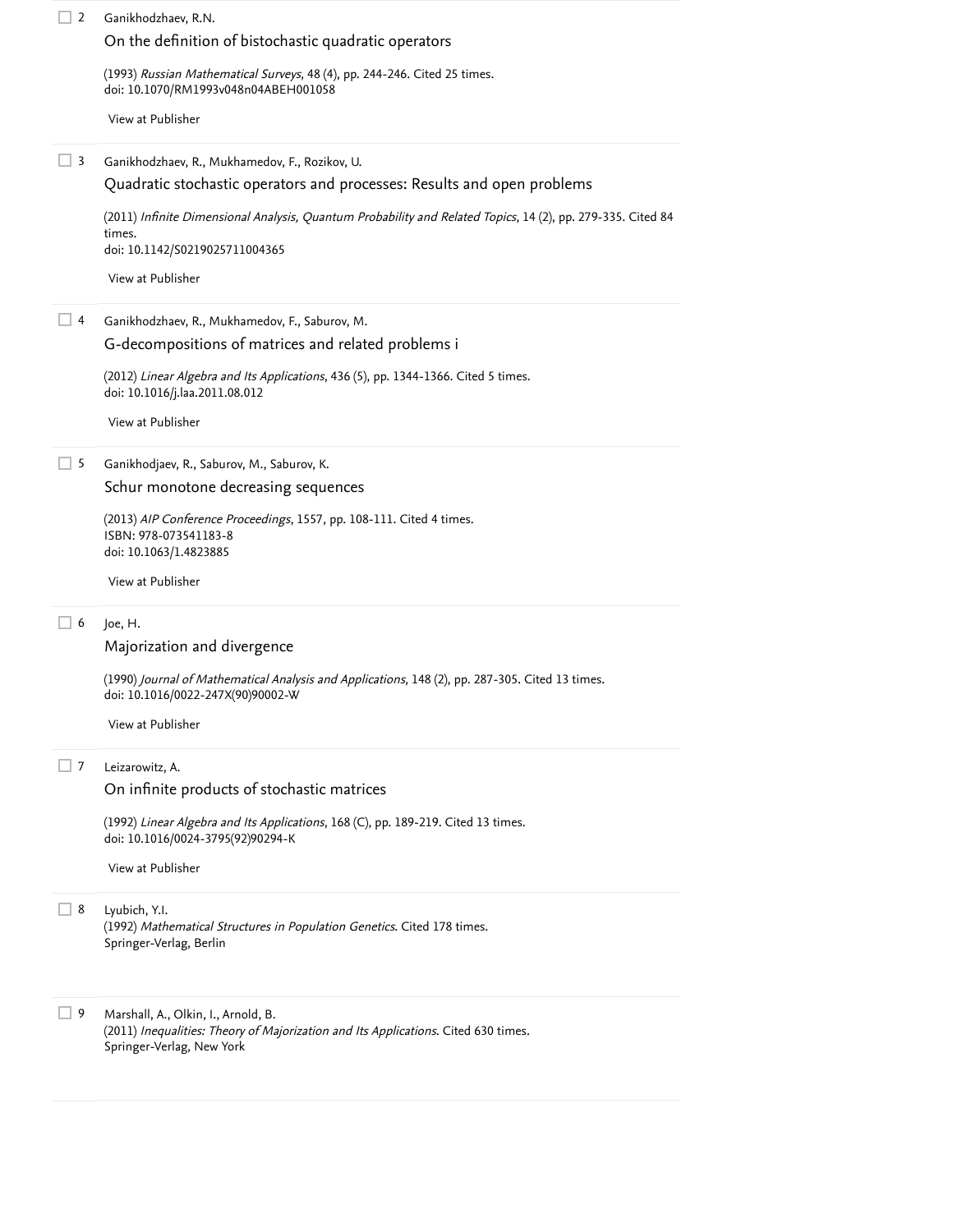| 10 | Mukhamedov, F., Saburov, M., Qaralleh, I.<br>On E(s)-quadratic stochastic operators on two-dimensional simplex and their<br>behavior                                                                  |  |  |  |
|----|-------------------------------------------------------------------------------------------------------------------------------------------------------------------------------------------------------|--|--|--|
|    | (2013) Abstract and Applied Analysis, 2013, art. no. 942038. Cited 13 times.<br>doi: 10.1155/2013/942038                                                                                              |  |  |  |
|    | View at Publisher                                                                                                                                                                                     |  |  |  |
| 11 | Saburov, M.                                                                                                                                                                                           |  |  |  |
|    | Some strange properties of quadratic stochastic volterra operators                                                                                                                                    |  |  |  |
|    | (2013) World Applied Sciences Journal, 21 (SPECIAL ISSUE1), pp. 94-97. Cited 16 times.<br>http://idosi.org/wasj/WASJ21%28mae%2913/17.pdf<br>doi: 10.5829/idosi.wasj.2013.21.mae.99929                 |  |  |  |
|    | View at Publisher                                                                                                                                                                                     |  |  |  |
|    | 12 Saburov, M.                                                                                                                                                                                        |  |  |  |
|    | Ergodicity of nonlinear Markov operators on the finite dimensional space                                                                                                                              |  |  |  |
|    | (2016) Nonlinear Analysis, Theory, Methods and Applications, 143, pp. 105-119. Cited 6 times.<br>doi: 10.1016/j.na.2016.05.006                                                                        |  |  |  |
|    | View at Publisher                                                                                                                                                                                     |  |  |  |
| 13 | Saburov, M., Saburov, Kh.<br>Reaching a consensus in multi-agent systems: A time invari-ant nonlinear rule<br>(2013) Journal of Education and Vocational Research, 4 (5), pp. 130-133. Cited 3 times. |  |  |  |
| 14 | Saburov, M., Saburov, K.<br>Mathematical models of nonlinear uniform consensus                                                                                                                        |  |  |  |
|    |                                                                                                                                                                                                       |  |  |  |
|    | (2014) ScienceAsia, 40 (4), pp. 306-312. Cited 11 times.<br>http://www.scienceasia.org/2014.40.n4/scias40_306.pdf<br>doi: 10.2306/scienceasia1513-1874.2014.40.306                                    |  |  |  |
|    | View at Publisher                                                                                                                                                                                     |  |  |  |
| 15 | Saburov, M., Saburov, K.                                                                                                                                                                              |  |  |  |
|    | Reaching a nonlinear consensus: Polynomial stochastic operators                                                                                                                                       |  |  |  |
|    | (2014) International Journal of Control, Automation and Systems, 12 (6), pp. 1276-1282. Cited 12 times.<br>http://www.springerlink.com/content/121338/<br>doi: 10.1007/s12555-014-0061-0              |  |  |  |
|    | View at Publisher                                                                                                                                                                                     |  |  |  |
| 16 | Saburov, M., Saburov, K.                                                                                                                                                                              |  |  |  |
|    | Reaching a consensus: A discrete nonlinear time-varying case                                                                                                                                          |  |  |  |
|    | (2016) International Journal of Systems Science, 47 (10), pp. 2449-2457. Cited 6 times.<br>http://www.tandf.co.uk/journals/titles/00207721.asp<br>doi: 10.1080/00207721.2014.998743                   |  |  |  |
|    | View at Publisher                                                                                                                                                                                     |  |  |  |
| 17 | Saburov, M., Yusof, N.A.                                                                                                                                                                              |  |  |  |
|    | On Quadratic Stochastic Operators Having Three Fixed Points                                                                                                                                           |  |  |  |
|    | (2016) Journal of Physics: Conference Series, 697 (1), art. no. 012012. Cited 3 times.<br>http://www.iop.org/EJ/journal/conf                                                                          |  |  |  |

[View at Publisher](https://www.scopus.com/redirect/linking.uri?targetURL=https%3a%2f%2fdoi.org%2f10.1088%2f1742-6596%2f697%2f1%2f012012&locationID=3&categoryID=4&eid=2-s2.0-84964674954&issn=17426596&linkType=ViewAtPublisher&year=2016&origin=reflist&dig=9cae27e73ec76f0482c91671d3a164ee&recordRank=)

doi: 10.1088/1742-6596/697/1/012012